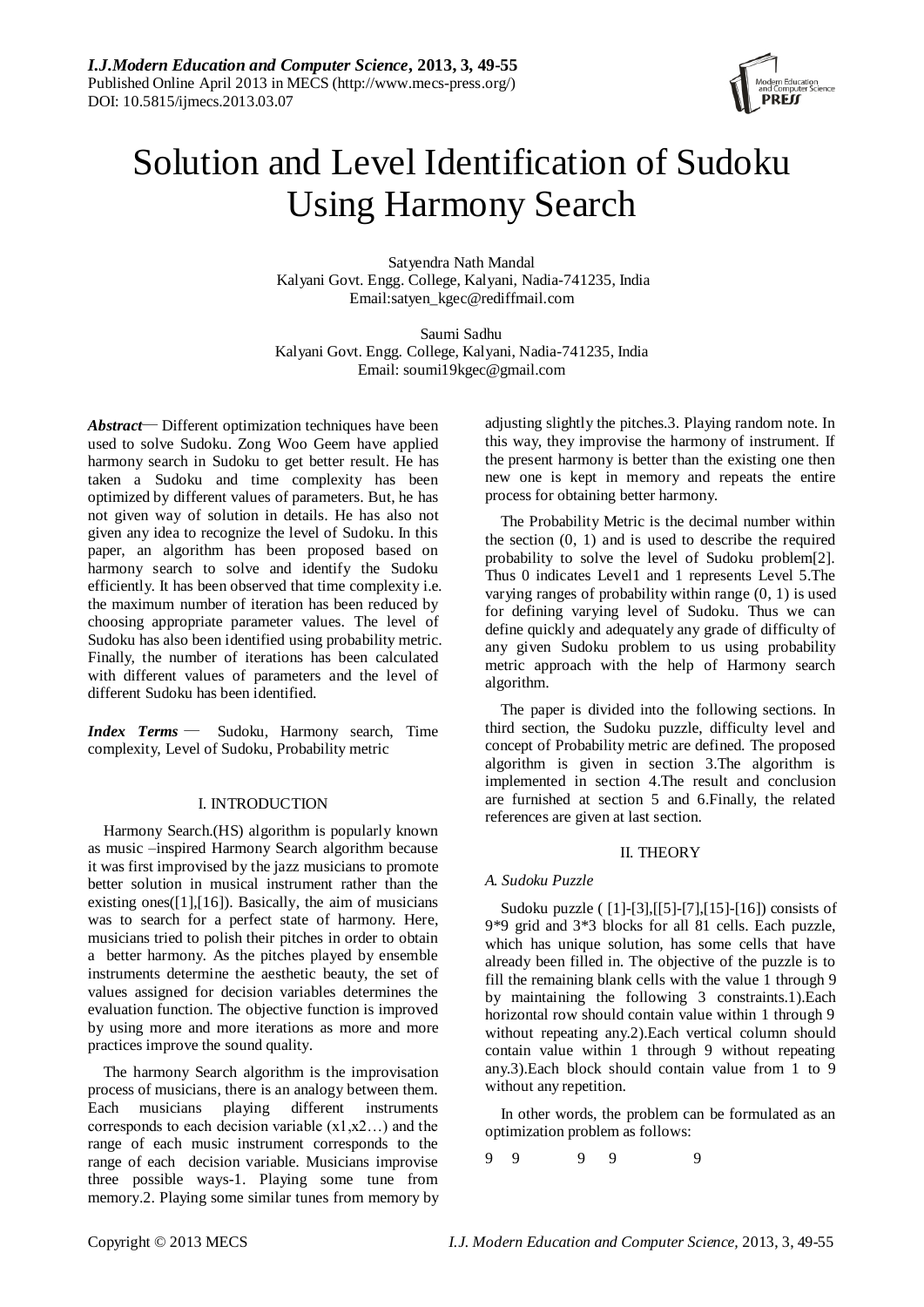|                     | Minimize $z=\sum  \sum x(i, j)-45 +\sum  \sum x(i, j)-45 +\sum  $ |     |
|---------------------|-------------------------------------------------------------------|-----|
| $\sum x(l, m) - 45$ |                                                                   | (1) |

i=1i=1 j=1 i=1 k=1 (l, m)ЄB(k)

where  $xij =$  cell at row *i* and column *j*, which has integer value from 1 to 9; and

 $Bk =$  set of coordinates for block  $k$ .

#### *B. Sudoku and Solution*

The Sudoku and corresponding its solution are furnished in Fig 1 and Fig 2.

|    | 5 |   | 3              |                | 6 |                |   |   |
|----|---|---|----------------|----------------|---|----------------|---|---|
|    |   |   |                | 8              | 5 |                | 2 |   |
|    | 9 | 8 |                | $\overline{2}$ |   | 6              |   | 3 |
| 9  |   | 1 |                |                | 3 | $\overline{2}$ |   | 6 |
|    | 3 |   |                |                |   |                |   |   |
| -5 |   |   | $\overline{2}$ | 6              |   | 9              |   | 8 |
|    |   | 5 |                | 9              |   | 3              | 8 |   |
|    | 1 |   | 5              |                |   |                |   | 2 |
| 8  |   |   | 1              |                |   |                | 7 |   |

Figure 1. Sudoku

| 2 | 5 | 4 | 3 |                | 6 | 8 | 9 |   |
|---|---|---|---|----------------|---|---|---|---|
|   | 6 | 3 | 9 | 8              | 5 |   | 2 | 4 |
|   | 9 | 8 | 4 | $\overline{c}$ |   | 6 | 5 | 3 |
| 9 | 8 |   | 7 | 5              | 3 | 2 |   | 6 |
| 6 | 3 | 2 | 8 | 4              | 9 |   |   | 5 |
| 5 | 4 | 7 | 2 | 6              |   | 9 | 3 | 8 |
| 4 |   | 5 | 6 | 9              | 2 | 3 | 8 | 1 |
| 3 |   | 9 | 5 |                | 8 | 4 | 6 | 2 |
| 8 | 2 | 6 | 1 | 3              | 4 | 5 |   | 9 |

Figure 2. Sudoku Solution

#### *C. Harmony Search Parameters*

In harmony search algorithm, many parameters have been used. They have been defined as follows

1) HMS **(**Harmony memory Size)- It defines the size of the harmony memory. It is generally varies from 1 to 100. (typical value  $= 30$ )

2) HMCR **(**Harmony memory considering rate) - It defines the rate of choosing a value from the harmony memory. It generally varies from 0.7 to 0.99. (typical value  $= 0.9$ )

3) PAR ( Pitch Adjustment Rate)- It shows the rate of choosing a neighboring value. It is generally varies from 0.1 to 0.5. (Typical value  $= 0.3$ )

4) Memory Initialization**-** The harmony memory matrix is initially filled with randomly generated solution vectors within the defined range.

#### *D. Difficulty level of Sudoku*

Difficulty level of Sudoku has been determined by its time complexity i.e. the more computational time is required to solve the Sudoku. Basically, depending

upon difficulty and as per research, there are five difficulty level in Sudoku. The five difficulty levels have been defined as

| Level 1 - Ultra Easy |
|----------------------|
| Level 2- Easy        |
| Level 3- Medium      |
| Level 4- Hard        |
| Level 5- Evil.       |

#### *E. Terminologies of Probability Metric*

The different terminology in probability metrics are as follows

1) Valid Node (V) – The attempt to solve the Sudoku is represented as tree. The nodes through which incomplete Sudoku puzzle is solved are known as valid node (V). In this paper, the harmony search algorithm has been used to solve Sudoku, the number of valid node of Sudoku is counted from the maximum iteration which is needed to solve of a given Sudoku.

2) Invalid Node  $(IV)$  – The nodes though which incomplete puzzle cannot be solved is known as invalid node (IV). In this paper, the harmony search algorithm has been used to solve Sudoku; the number of invalid node (IV) of Sudoku is counted from the wrong entry after applying the equation 1 and equation 2 in proposed algorithm to fill up the Sudoku. The summation of wrong entries is known as Invalid node.

3) Success Rating (SR):

 $\sum \text{Value (V)} / (\sum \text{Value (V)} + \sum \text{Value (IV)})$ 

4) Difficulty Coefficient (DC) **-** Difficulty Coefficient is used to define the range of probability value for different difficulties levels. It is defined as

DC=(1-SC).The different probabilities ranges are furnished in Table I.

#### TABLE I. THE LEVEL OF SUDOKU AND ITS DIFFICULTY COEFFICIENT VALUE

| Level | Level1 | Level <sub>2</sub> Level <sub>3</sub> |         | Level4   | Level <sub>5</sub> |
|-------|--------|---------------------------------------|---------|----------|--------------------|
| DC    |        | $0 - 0.5$                             | $0.5 -$ | $0.75 -$ | $0.9-1$            |
| Value |        |                                       | 0.75    | 0.9      |                    |

## III. PROPOSED ALGORITHM

Name -Solution and Level Identification of Sudoku (SLIS)

Input – Sudoku Problem

Output - Sudoku solution with level of Sudoku

Method:

*Step 1:* a) To divide Sudoku into 9 , 3X3 blocks starting from upper left corner.

b) To choose a cell randomly from incomplete Sudoku.

Copyright © 2013 MECS *I.J. Modern Education and Computer Science,* 2013, 3, 49-55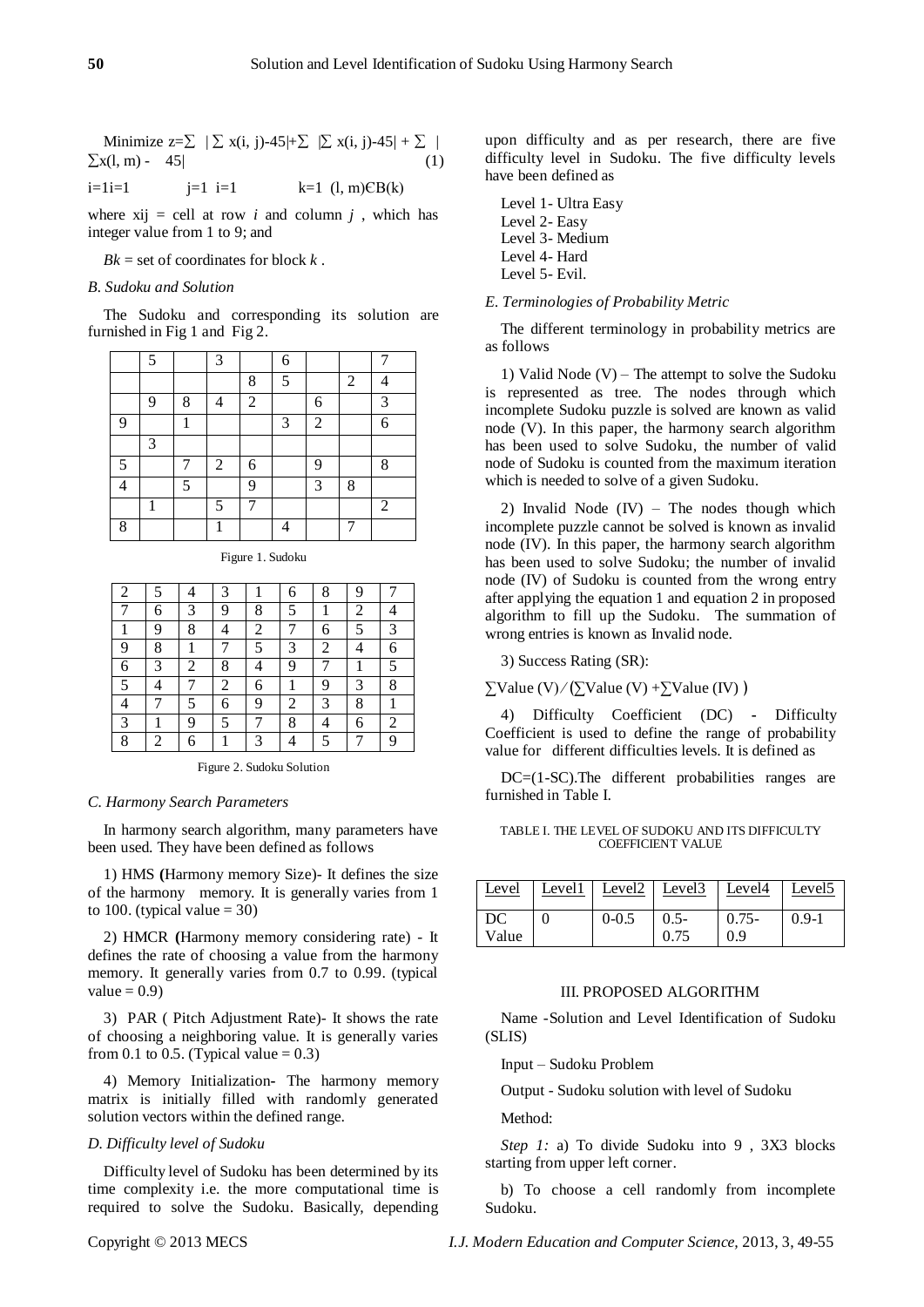*Step 2:* To put any number from 1 to 9 which is not present in the corresponding row, Column or block.

*Step 3:* If more than one number is available, then the value of the cell will be calculated by the equation no 1.

$$
x'(i,j) < -x(lower) + (HMCR).(x(upper) - x(lower)). \tag{1}
$$

*Step 4:* To repeat step 2 and step 3 until all value of the corresponding cells will be filled up.

*Step 5:* If any number is repeated after step 4 in same row, same column or the same block, the new value is calculated by  $2(a)$  and  $2(b)$ 

$$
X''(i,j) \leftarrow x'(i,j) + HMCR^*PAR^*0.5 \tag{2a}
$$

$$
X''(i,j) \leftarrow x'(i,j) - HMCR^*PAR^*0.5 \tag{2b}
$$

*Step 6* : To repeat step 5 until , the selected cell will get the suitable value.

*Step 7*: To repeat step 5 and step 6 to replace all duplications in each cell.

Step*8*: To find the maximum number of iterations to solve the Sudoku and assign it as valid node of a given Sudoku.

*Step9*. To find the invalid node by summing up the invalid entry after the equation 1 and 2.

*Step10*. To calculate Success Rating (SR) by following equation.

$$
SR = \sum Value(V) / (\sum Value(V) + \sum Value(V)
$$
 (3)

Step11. To calculate Difficulty Co-efficient by following equation

$$
DC = 1-SR \tag{4}
$$

*Step12*. To determine the level of Sudoku by using the given conditions.

If DC is 0, Then Level1

Else If DC is within range( $0$  to  $0.5$ ), Then Level2 Else If DC is within range(0.5 to 0.75),Then Level3 Else If DC is within range(0.75 to 0.9),Then Level4 Else DC is within range(0.9 to 1),Then Level5

*Step13*: End.

## IV. IMPLEMENTATION

The algorithm has been implemented using a Sudoku. The steps have been taken to solve Sudoku as follows

Step 1. One Sudoku has been taken and is furnished in Fig 3.

|   |   |   | 2 |   |                   |   |           |
|---|---|---|---|---|-------------------|---|-----------|
|   |   |   |   | Ω | $\epsilon$        |   |           |
|   | 9 | 8 |   | 2 |                   | 6 | $\hat{ }$ |
| C |   |   |   |   | $\mathbf{\Omega}$ |   |           |
|   | ◠ |   |   |   |                   |   |           |
|   |   |   | っ |   |                   |   |           |

Figure 3. Sudoku

Step 2.

The parameters of harmony algorithm have been assigned as  $HMS = 40$ ,  $HMCR = 0.8$ , and  $PAR = 0.5$ .

Step 3. The vacant cells of Sudoku have been filled up by equation 1. .

Here the cell  $x(2,1)$  may have any value between 1,3,6,7, so as per equation 1: The value of cell has been calculated as:  $1+0.8*(7-1)=5.8$ . where  $1 = x$ (lower), $7 = x$ (upper). In this way, the 40 remaining cells have been filled up and they have been furnished in Fig. 4.

| $1.8\,$ | 5   | 3.6            | 3               |                      | 6       | 6.6            | 9   |                |
|---------|-----|----------------|-----------------|----------------------|---------|----------------|-----|----------------|
| 5.8     | 6.8 | 5.4            | 8.6             | 8                    | 5       | 5.8            | 2   | 4              |
| 5.8     | 9   | 8              | 4               | 2                    | 5.8     | 6              | 4.2 | 3              |
| 9       |     |                | $\overline{.8}$ | $\blacklozenge$<br>8 | 3       | $\overline{2}$ | 4.8 | 6              |
| 5.2     | 3   | 5.2            | 8.4             | 4.8                  |         | ∠.             |     | 5              |
| 5       | 4   | 7              | 2               | 6                    | 1       | 9              | 3.8 | 8              |
| 4       | 6   | 5              | 6.8             | 9                    | $1.8\,$ | 3              | 8   |                |
| 5.8     | 1   | 7<br>$\cdot$ 8 | 5               | 7                    | 8       | ے .            | 8.4 | $\overline{2}$ |
| 8       |     |                |                 | 3                    | 4       | 5              |     |                |

Figure 4. Fill up vacant cell

Step 4.

The value of all vacant cells of Fig 4 should be changed in integer value. The value of the cells that have been changed by equation 2 is shown in Fig 5.

Suppose, the value of cell(2,1) has been considered. The floating value of cell (2,1) should be replaced by any available value of the corresponding cell i.e 1,3,6,7. As per the Fig 3, value 1 is to be calculated by using equation 2. The required number of iterations to compute 1 from 5.8 is  $(5.8-1)/(0.8*0.5*0.5)=24$ . The pink color shows that the respective cell value has been appeared either in the same row or same column or same block.. Green color cell shows the value is fixed and final for that cell after the iteration.

|   |   |   | 3 |   | 6 |   | 9 |   |
|---|---|---|---|---|---|---|---|---|
|   |   |   |   | 8 | 5 |   | 2 |   |
|   | 9 | 8 |   | 2 |   | 6 |   | 3 |
| q | 8 |   |   |   | 3 | 2 | 4 | 6 |
|   | 3 |   |   | ┱ |   |   |   | 5 |
| 5 |   |   | 2 | 6 |   | 9 |   | 8 |
|   | 6 | 5 |   | 9 | ⊷ | 3 | 8 |   |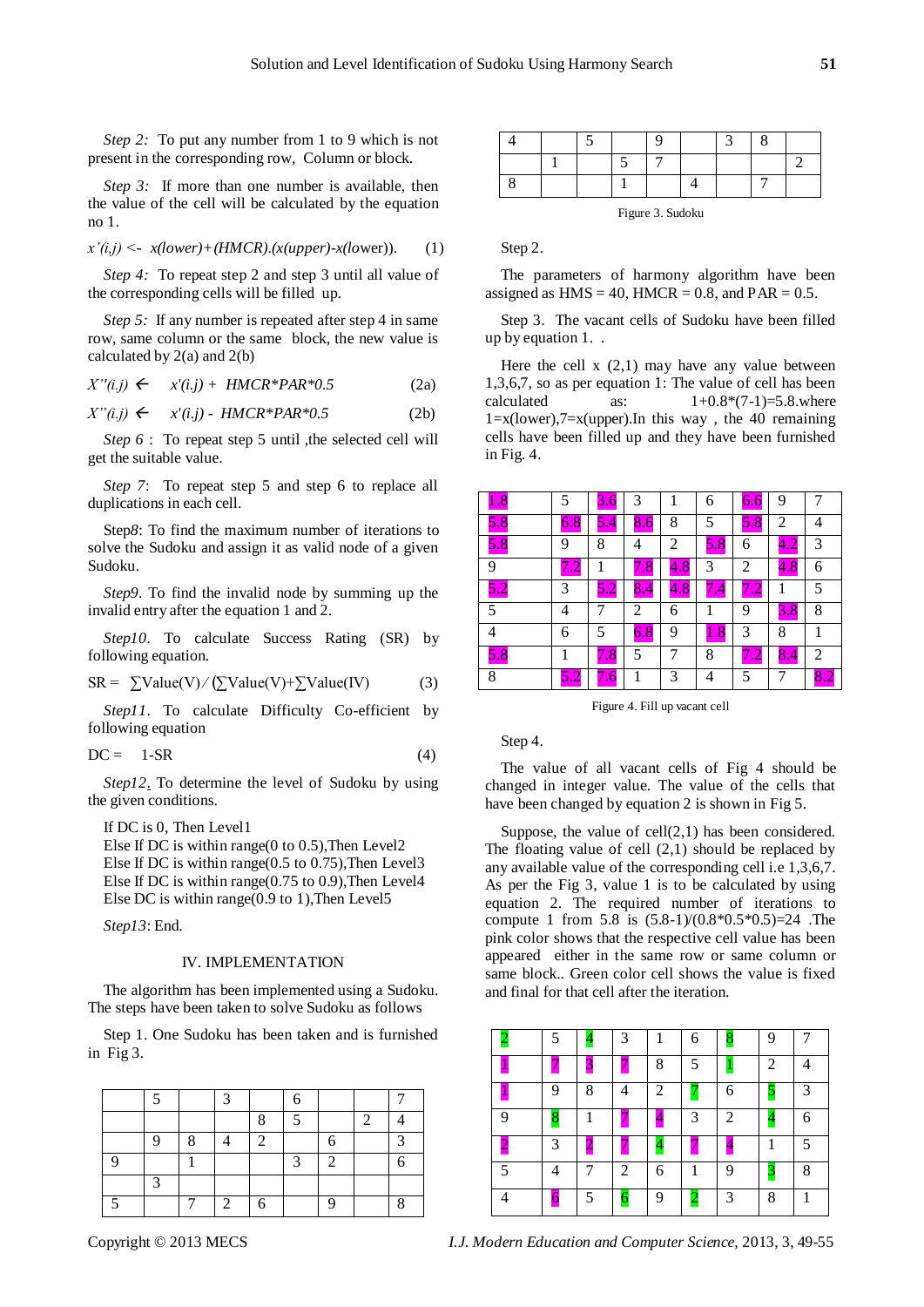Figure 5. The updated cell value by equation 2.

#### Step 5.

The value in cell  $x(2,1)$  has been repeated in cell  $x(3,1)$ .so generate 3 from 1 using equation 2 is shown in Fig.6 . The required number of iterations is=(3-  $1)/(0.8*0.5*0.5)=10$ .

|   | 5 |   | 3              |   | 6              | 8              | 9              | 7 |
|---|---|---|----------------|---|----------------|----------------|----------------|---|
|   |   | 6 | q              | 8 | 5              | 1              | $\overline{2}$ |   |
| 1 | 9 | 8 | 4              | 2 |                | 6              | 5              | 3 |
| 9 | 8 | 1 |                | 5 | 3              | $\overline{2}$ | $\overline{4}$ | 6 |
|   | 3 | 6 | 8              | 4 | 9              |                |                | 5 |
| 5 |   |   | $\overline{2}$ | 6 | 1              | 9              | 3              | 8 |
|   |   | 5 |                | 9 | $\overline{c}$ | 3              | 8              | 1 |
| 3 | 1 | 9 | 5              | 7 | 8              | $\overline{4}$ | $\overline{6}$ | 2 |
| 8 | 6 | 6 | 1              | 3 | 4              | 5              | 7              | 9 |

Figure 6. The updated cell value using equation 2

Step 6.

To change the value of cell (2,1) from 3 to 7 by using equation 2 as 3 has been repeated in cell (8,1) is shown in Fig 7. The required number of iterations is 20.

|   | 5 |                | 3              |                | 6              | 8              | 9                       |                |
|---|---|----------------|----------------|----------------|----------------|----------------|-------------------------|----------------|
|   | 6 |                | 9              | 8              | 5              | $\mathbf{1}$   | 2                       |                |
|   | 9 | 8              | 4              | 2              |                | 6              | 5                       | 3              |
| 9 | 8 | 1              |                | 5              | 3              | 2              | 4                       | 6              |
| 6 | 3 |                | 8              | $\overline{4}$ | 9              |                | 1                       | 5              |
| 5 |   |                | 2              | 6              | 1              | 9              | 3                       | 8              |
|   |   | 5              | $\overline{6}$ | 9              | $\overline{c}$ | 3              | 8                       |                |
| 3 | 1 | $\overline{9}$ | 5              | 7              | 8              | $\overline{4}$ | $\overline{\mathbf{6}}$ | 2              |
| 8 |   | 6              | 1              | 3              | 4              | 5              | 7                       | $\overline{9}$ |

Figure 7. Solution

So for cell  $x(2, 1)$  total no of iteration is=54 iterations

Step 7. Step 4 to step 7 have been repeated for all remaining cell.

Step 8. Computation of valid node

Here, number of iterations has been computed to solve the given Sudoku is given in Table II. From Table II, it has been observed that the maximum number of iteration is 57. As per proposed algorithm the value of valid node (V) is 57.

TABLE II. NUMBER OF ITERATIONS

| X(1,1) | 2  | X(1,3) | 3  | X(1,5) |    | X(1,7) | 8  |
|--------|----|--------|----|--------|----|--------|----|
| X(5,5) | 5  | X(2,2) | 7  | X(2,3) | 43 | X(2,4) | 19 |
| X(3,1) | 26 | X(3,6) | 2  | X(3,8) | 5  | X(4,2) | 5  |
| X(4,4) | 6  | X(4,5) | 10 | X(4,8) | 5  | X(5,1) | 37 |
| X(5,3) | 57 | X(5,4) | 13 | X(5,5) | 5  | X(5,6) | 13 |
| X(5,7) | 32 | X(5,9) |    | X(6,2) |    | X(6,6) |    |
| X(6,8) | 5  | X(7,2) | 44 | X(7,4) | 5  | X(7,9) | 2  |
| X(8,1) |    | X(8,7) | 17 | X(8,8) | 13 | X(9,2) | 57 |
| X(9,3) | 50 | X(9,5) |    | X(9,7) |    | X(9,9) | 5  |

Step 9. Computation of invalid node (IV), Success Rating (SR) and Difficulty Coefficient (DC)

In Fig 3 and Fig 4, the numbers in purple color cells have been taken as invalid node as they are not valid cells. The cells have been removed by equation 1 and 2. To solve the Sudoku, the control must be returned from invalid node. For this reason, the value of invalid node has been multiplied by 2.

The success rating has been calculated as

 $SR=(57*1)/((57*1)+(23*2))=0.55$ 

Finally, the difficulty parameter has been calculated below

 $DC=1-SR=1-0.55=0.45$ .

From the Table 1, it has been observed that the given Sudoku is in level 2.

## V. RESULT

Form Table 2, it has been observed that the maximum number of iteration to solve the Sudoku is 57. The same Sudoku has been solved by Zong Woo Geem[1], he has used maximum iteration is 285. The maximum number if iteration has been computed with different values of parameters of harmony search is furnished in Table III.

|                        | TABLE III. MAXIMUM NUMBER OF ITERATIONS WITH |
|------------------------|----------------------------------------------|
| DIFFERENT HMCR AND PAR |                                              |

| <b>HMCR</b>      | <b>PAR</b> | $\overline{\text{No}}$ . Of Iteration |
|------------------|------------|---------------------------------------|
| 0.9              | 0.5        | 50                                    |
| 0.8              | 0.5        | 57                                    |
| 0.7              | 0.5        | 62                                    |
| 0.6              | 0.5        | $\overline{7}0$                       |
| 0.5              | 0.5        | 80                                    |
| $\overline{0.4}$ | 0.5        | 96                                    |
| 0.3              | 0.5        | 122                                   |
| 0.2              | 0.5        | 176                                   |

The different Sudoku, valid node, in valid node, success rate, difficulty parameter and finally, level of Sudoku have been furnished in Table 4. The different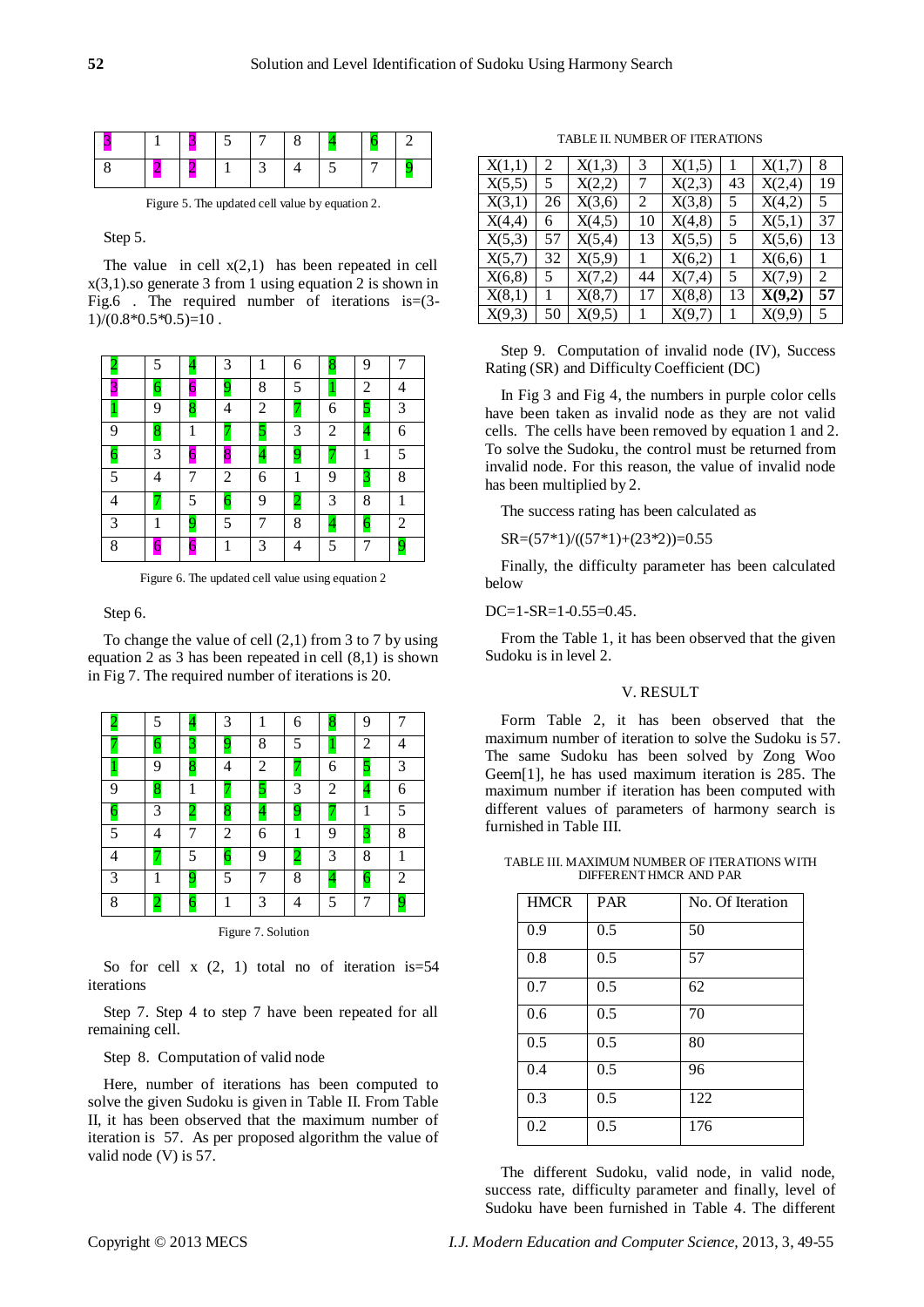types of Sudoku have been furnished from Fig 8 to Fig 11.

| Sudoku         | Valid | Invalid | <b>Success</b> | Diffi | Level  |
|----------------|-------|---------|----------------|-------|--------|
| N <sub>0</sub> | Node  | Node    | Rating         | culty | of     |
|                |       |         |                | Para  | Sudoku |
|                |       |         |                | meter |        |
|                | 14    |         |                |       |        |
| $\mathcal{D}$  | 97    | 90      | 0.35           | 0,65  | 3      |
| 3              | 250   | 708     | 0.15           | 0.85  |        |
|                | 370   | 1710    | 0.1            | 0.91  | 5      |

TABLE 4. LEVEL OF SUDOKU

## VII. CONCLUSION AND FUTURE WORK

In this paper, the better result i.e. minimum numbers of iterations have been computed as compare with paper [1] in same Sudoku. The level of Sudoku has been identified by calculating the value of valid node, invalid node, and success rate and difficulty parameters. These terms have been redefined based on harmony search. The proposed algorithm has been provided the better and clear way to find the all difficulty level of any given Sudoku. The number of iterations to solve Sudoku will be reduced in future and other optimization techniques will be used to solve Sudoku.

## REFERENCES

- [1] Zong Woo Geem,"Harmony Search algorithm for solving sudoku" ,Proceedings of the 11<sup>th</sup> international conferences, KES 2007 and XVII Italian workshop on neural networks conferences on knowledge based intelligent information and engineering system.Part1,pp.371-378,2007.
- [2] Faculty: du duo, fan ye, Zhu Jing,"Creating Sudoku, Creative Method", 2008 MCM/ICM award , available at [www.sx.nchu.edu.cn/niatweb/papers/](http://www.sx.nchu.edu.cn/niatweb/papers/) 20MCM/08b 一等奖.pdf, date of access 12.11.2012.
- [3] Greg Shalless,"-www.sudoku-help.com 2006. Obtain at http:// [www.sudoku-help.com/Solving-](http://www.sudoku-help.com/Solving-Rules.htm)[Rules.htm,](http://www.sudoku-help.com/Solving-Rules.htm) date of access 10.10.2012
- [4] Bill & Woodcock,Jim Millennial, "Perspectives in Computer Science", Proceedings of Oxford-Microsoft symposium in honor of sir Tony Hoare,Palgrave, pp. 187-214,1999 .
- [5] Gordon Royle, "*Minimum Sudoku"*. [http://people.csse.uwa.edu.au/gordon/sudokumin.p](http://people.csse.uwa.edu.au/gordon/sudokumin.php) [hp,](http://people.csse.uwa.edu.au/gordon/sudokumin.php) date of access 10.10.2012
- [6] Timo Mantere and Janne Koljonen, "Solving, *Rating and Generating Sudoku Puzzle with GA*. IEEE Congress on Evolutionary Computation, pp 1382-1389, 25-28 Sept. 2007.
- [7] Alberto Moraglio, Julian Togelius and Simon Lucas, "*Product Geometric Crossover for the Sudoku Puzzle",* Proceedings of the IEEE Congress on Evolutionary Computation, 2006, available at a strategies at a term of  $\alpha$ . [http://privatewww.essex.ac.uk/~amoragn/sudoku.p](http://privatewww.essex.ac.uk/~amoragn/sudoku.pdf) [df](http://privatewww.essex.ac.uk/~amoragn/sudoku.pdf)
- [8] Todd K. Moon and Jacob H. Gunther. *Multiple Constraint Satisfaction by Belief Propagation: An Example Using Sudoku.* Utah State University. Adaptive and Learning Systems, 2006 IEEE Mountain Workshop, pp. 122-126, 24-26 July 2006.
- [9] Denis Berthier," The Hidden Logic of Sudoku", (Second Edition), available at [http://www.carva.org/denis.berthier,](http://www.carva.org/denis.berthier) date of access 10.10.2012
- [10] STUART A., "*The Logic of Sudoku"*, Michael Mepham Publishing, 2007. date of access 10.10.2012
- [11] RUSSELL E. and JARVIS F.," There are 5472730538 essentially different Sudoku grids … and the Sudoku symmetry group", available at http://www.afjarvis.staff.shef.ac.uk/sudoku/sud group.html, 2005, date of access 10.10.2012
- [12] YATO T. and SETA T., "Complexity and completeness of finding another solution and its application to puzzles", IPSG SIG Notes 2002- AL-87-2, available at http://www-imai.is.s.u-tokyo. ac.jp/~yato/data2/SIGAL87-2.pdf, 2002, date of access 10.10.2012
- [13] Eppstein, D." Nonrepetitive Paths and Cycles in Graphs with Application to Sudoku", ACMComputing Research Repository. Cs.DS/0507053,2005.
- [14] Caine, A. and Cohen, R." A Mixed-Initiative Intelligent Tutoring System for Sudoku". In: Lamontagne,L., Marchand, M. (eds.) Canadian AI 2006. LNCS (LNAI), vol. 4013, pp. 550–561. Springer, Heidelberg, 2006
- [15] Nicolau, M. and Ryan, C.," Solving Sudoku with the GAuGE System",. In: Collet, P., Tomassini,M., Ebner, M., Gustafson, S., Ekárt, A. (eds.) EuroGP 2006. LNCS, vol. 3905, pp. 213–224. Springer, Heidelberg,2006
- [16] Satyendra Nath Mandal and Soumi Sadhu," An Efficient Approach to Solve Sudoku Problem by Harmony Search Algorithm", International Journal of Engineering Sciences, Vol 4, pp 312-323, 2011.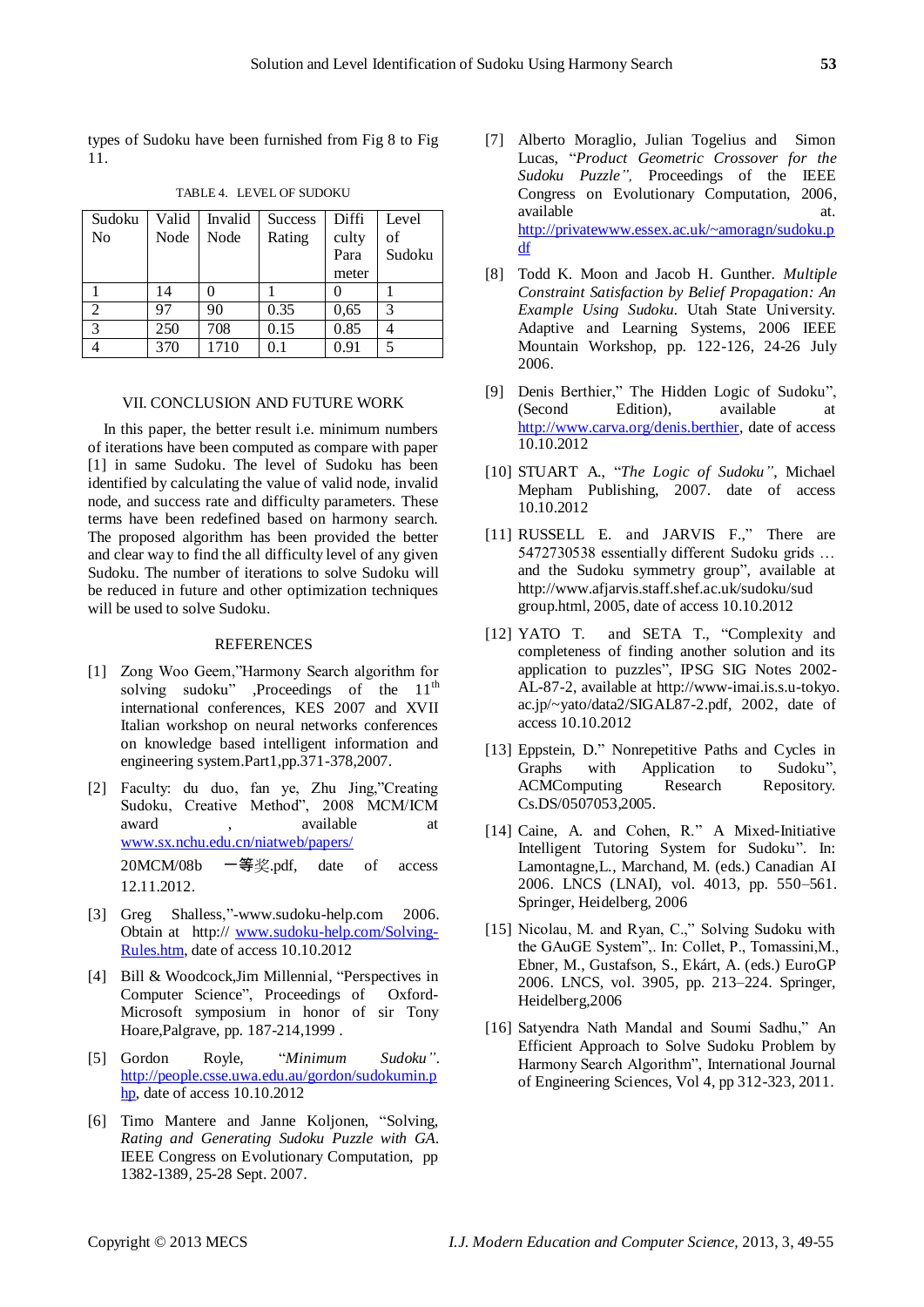|   | 1 |   | 3              |                |                | 8 |   |
|---|---|---|----------------|----------------|----------------|---|---|
|   |   |   | $\overline{2}$ |                |                |   | 6 |
|   |   | 3 |                | 1              | 9              |   | 5 |
|   |   | 6 |                | 5              | 7              |   | 9 |
|   |   |   |                |                |                |   |   |
| 9 |   |   | 8              | $\overline{2}$ |                | 1 |   |
| 5 |   |   | Λ              | 3              |                | 9 |   |
| 8 |   |   |                |                | 6              |   |   |
|   |   | 4 |                |                | $\overline{2}$ |   |   |
|   |   |   |                |                |                |   |   |

Figure 8. Level 1 Sudoku

|                         |   | 3 |                |    | 8 |   |   |
|-------------------------|---|---|----------------|----|---|---|---|
|                         |   | 2 |                |    |   |   |   |
|                         | 3 |   |                | 9  |   |   | 5 |
|                         | 6 |   |                |    |   |   | 9 |
|                         |   |   |                | ., |   |   |   |
| 9                       |   | 8 | $\overline{c}$ |    |   |   |   |
| $\overline{\mathbf{z}}$ |   |   | 3              |    | 9 | ∩ |   |
| 8                       |   |   |                | 6  |   | c |   |
| 2                       |   |   | $\Omega$       | 2  |   | 7 |   |

Figure 9. Level 1 Solution

| $\mathbf{r}$ | 1              | $\overline{2}$ |                | 9              | ς |                |   |                          |
|--------------|----------------|----------------|----------------|----------------|---|----------------|---|--------------------------|
| $\tilde{z}$  |                | 9              |                |                |   |                | 8 | $\overline{2}$           |
|              |                | 7              | $\overline{2}$ | 6              | 3 | 5              |   |                          |
|              |                |                | ┑              |                |   | $\overline{2}$ |   |                          |
|              | $\overline{2}$ | 8              |                |                |   |                | 9 | 2                        |
|              | 3              |                | 9              | 8              | 2 |                |   |                          |
|              |                | 5              | 6              |                |   |                | 3 |                          |
|              | 7              |                | $\mathbf 3$    | 5              | 8 | 9              |   |                          |
| $\Omega$     |                | 3              |                | $\overline{c}$ |   |                |   | $\overline{\phantom{0}}$ |

Figure 10. Level 3 Sudoku

| 3 |   | 2 |                | 9 |   |                |   | 6 |
|---|---|---|----------------|---|---|----------------|---|---|
| 5 |   | 9 |                |   |   |                | 8 | 2 |
|   |   |   | $\overline{2}$ | 6 | 3 | 5              |   |   |
| 9 |   |   | 7              | 3 | 6 | $\overline{c}$ |   |   |
|   | 2 | 8 |                | 1 |   |                | 9 | 3 |
|   | 3 |   | 9              | 8 | 2 |                | 5 |   |
| 2 |   | 5 | 6              |   |   |                | 3 | 1 |
| 1 |   | 6 | 3              | 5 | 8 | 9              | 2 |   |
| 8 |   | 3 |                | 2 |   |                |   |   |

Figure 11. Level 3 Solution

|   |   |   |   | 5 | 9 |   |   |
|---|---|---|---|---|---|---|---|
| 3 | 1 | 6 |   |   |   |   |   |
|   |   |   |   |   | 6 | 7 |   |
|   |   |   |   | 7 |   |   | 5 |
| 1 |   |   | 5 |   |   |   | 6 |
|   |   |   | 9 |   | 2 |   |   |
|   |   | 8 | 3 | 1 |   |   |   |
|   |   |   |   |   |   |   |   |
|   | 9 | 7 |   |   |   |   |   |
|   |   |   |   |   |   |   |   |

Figure 12. Level 4 Sudoku

| 5 |                |   |   |              |   | 6 |   |   |
|---|----------------|---|---|--------------|---|---|---|---|
|   | 9              |   |   | 7            | 2 | 5 |   |   |
|   | $\overline{2}$ |   |   |              |   |   |   |   |
|   |                |   |   | 5            | 8 | 3 |   |   |
|   |                | 6 | 9 | 1            |   |   |   |   |
|   |                |   |   |              |   |   |   |   |
|   |                | 5 | 1 |              |   |   |   | 2 |
|   |                |   |   |              |   |   |   |   |
|   | ⇁              |   |   | $\mathbf{z}$ |   |   | 8 | q |

Figure 13. Level 4 Solution

|   |   | $\overline{2}$ |                     | 8 | 5 | 9            | 3 |                          |
|---|---|----------------|---------------------|---|---|--------------|---|--------------------------|
|   | 3 | 1              | 6                   |   |   |              |   |                          |
|   |   |                |                     |   |   | 6            |   |                          |
| 8 | Q |                | $\hat{\phantom{1}}$ |   |   | $\mathbf{R}$ |   | $\overline{\mathcal{L}}$ |
| ≘ |   |                | $\mathcal{D}$       | 5 |   |              | Ч | 6                        |
| я |   |                |                     | 9 |   | 2            |   |                          |
| 5 |   |                | 8                   | 3 |   |              |   |                          |
|   |   |                |                     |   |   |              |   |                          |
|   | х | 9              |                     |   |   |              |   |                          |

Figure 14. Level 5 Soduku

|   |                |   |   |   |   | 6 |   |   |
|---|----------------|---|---|---|---|---|---|---|
|   | 9              |   |   |   | 2 | 5 |   |   |
|   | $\overline{c}$ |   |   |   |   |   |   |   |
| 2 |                |   |   | 5 | 8 | 3 |   |   |
|   |                | 6 | 9 | 1 |   |   |   |   |
|   |                |   |   |   |   |   |   |   |
|   |                | 5 | 1 |   |   |   |   | 2 |
|   |                |   |   |   |   |   |   |   |
|   |                |   |   | 3 |   |   | 8 | 9 |

Figure 15. Level 5 Solution

## AUTHOR'S INFORMATION



**Satyendra Nath Mandal** received his B.Tech & M.Tech degrees in Computer Science & Engineering from University of Calcutta, West Bengal, India. This author is AICTE Career Award for Young Teachers (CAYT) awardee from All India Council for Technical Education (AICTE) on 2010. He is now working as Assistant Professor in

Department of Information Technology at Kalyani Govt. Engg. College, Kalyani, Nadia, West Bengal, India. His field of research area includes cryptography & network Security, fuzzy logic, Artificial Neural Network, Genetic Algorithm etc. He has about 30 research papers in National and International conferences. His Twenty Two research papers have been published in International journal.